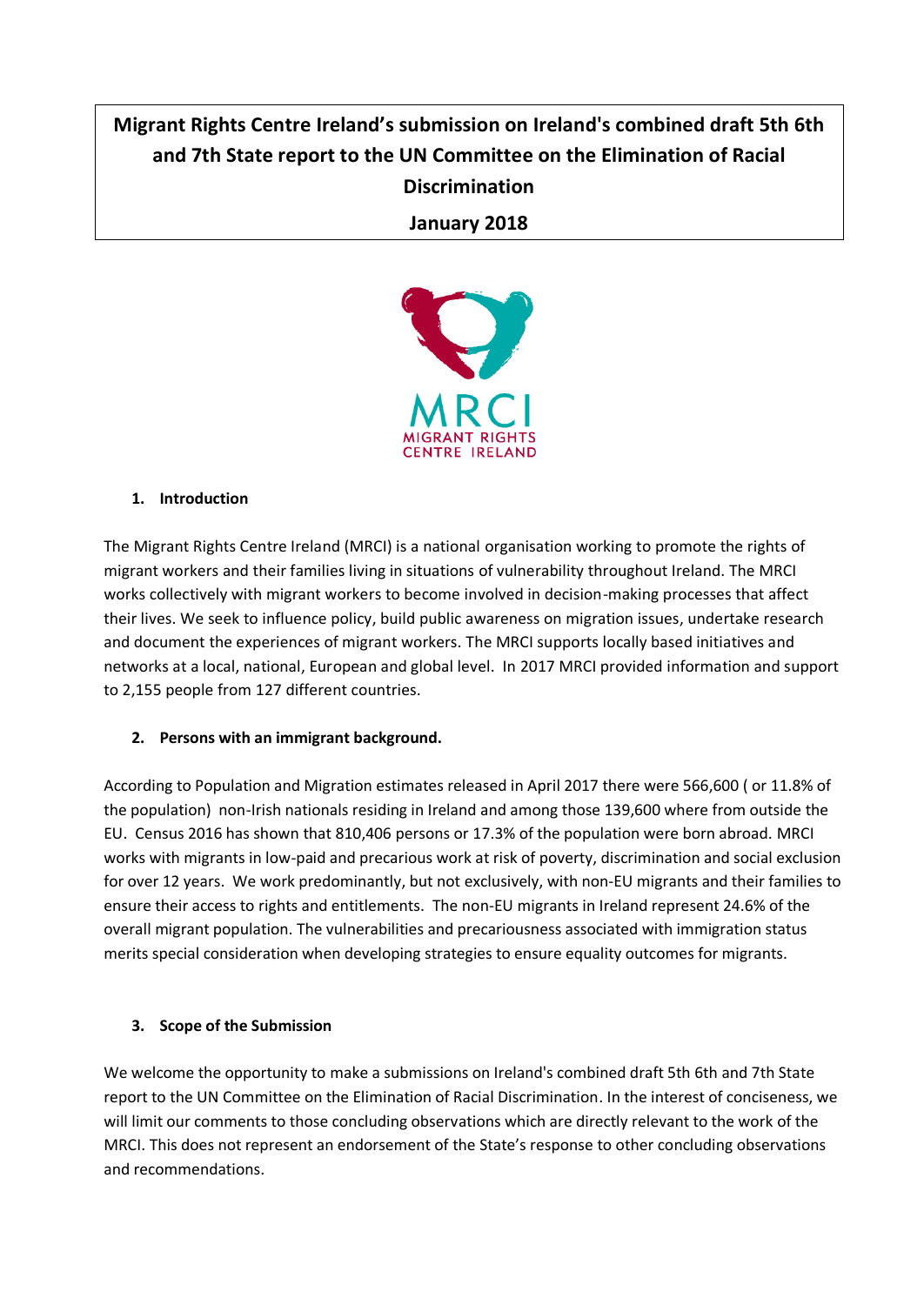#### **4. Issues and Recommendations**

### • *Concluding Observations in Paragraph #15*

These concluding observations relate to the passage of comprehensive immigration legislation in the form of an improved Immigration and Residence Protection Bill 2010 which included the right to judicial review administrative decisions and provide rights for migrant women leaving abusive relationships to secure independent residence permits

We would like to note that the State's response to the Committee has failed to address the points raised, in particular it gives no indication as to the Government's intention to pass comprehensive immigration legislation and a timeline to do so. We believe that successful integration, including freedom from structural and incidental racism, can only be achieved through comprehensive legislation which addresses rights, entitlements and obligations.

Failure to enact immigration legislation results in serious problems for non-EU migrants, of which the Committee highlighted two. We believe it is important that the Government introduces comprehensive immigration legislation, and not sectioned pieces of law, which will address all aspects of entry, residence, protection and removal. Such legislation will allow for an independent appeals tribunal which will deal with immigration-related decision making and act as an effective appeals mechanism, thus limiting the need for judicial review.

Similarly, it is important that independent legal status is afforded to all dependents, thus limiting the impact of abusive relationships in the residence entitlements of dependents as is the case nowadays. While INIS has introduced measures to deal with relationship breakdowns as a consequence of abusive relationships these still do not respond to the needs of victims. Spouses need to be granted a Stamp 4 and not a stamp 3, in order to have access to services and employment, key elements to facilitate their exit from abusive relationships.

• *Concluding Observations in Paragraph #18*

These concluding observations relate to the passage of legislation prohibiting racial profiling by An Garda Siochana and appropriate training for members of the police force.

We do not accept the State's response that An Garda Siochana does not engage in racial profiling. It has been our experience that individuals are frequently singled out because of their ethnicity for the purpose of police checks, including immigration control. These incidents have been well documented by iReport, produced by the European Network Against Racism Ireland, and many complaints have been made to the Garda Siochana Ombudsman Commission in this regard.

A number of reports have signaled that ethnic profiling is common on buses and trains between the Republic of Ireland and Northern Ireland, at Dublin Airport and other border posts. It is of concern that AGS does not have a specific mechanism to address incidents of racial profiling in these circumstances. Similarly, with the civilianization of border posts in Dublin Airport it is unclear what complaints mechanisms are in place for those who feel that they were unjustly singled out.

We believe that AGS should put in place training sessions on the topic of racial profiling in conjunction with civil society as well as ready and public accessible mechanism to treat complaints in this matter.